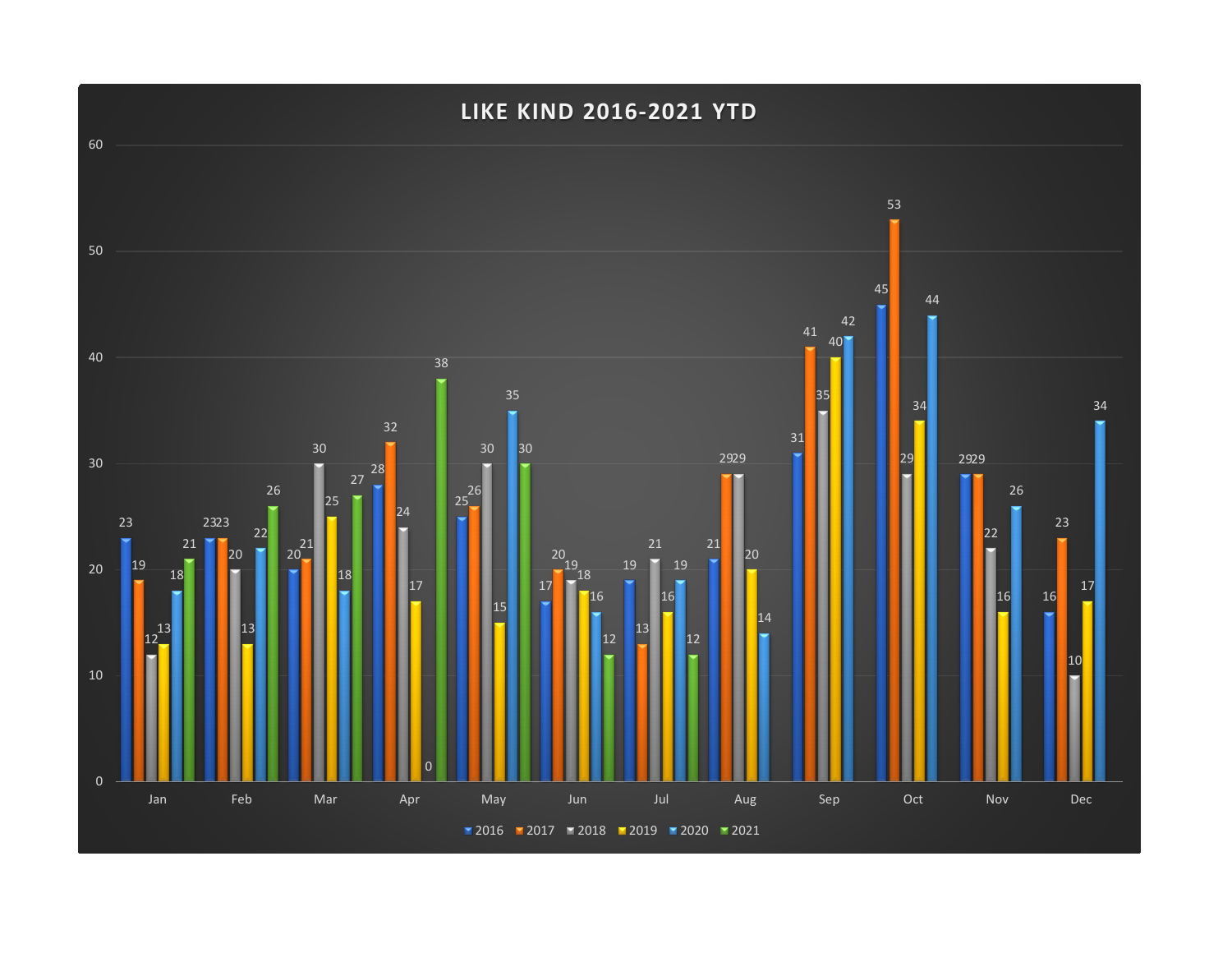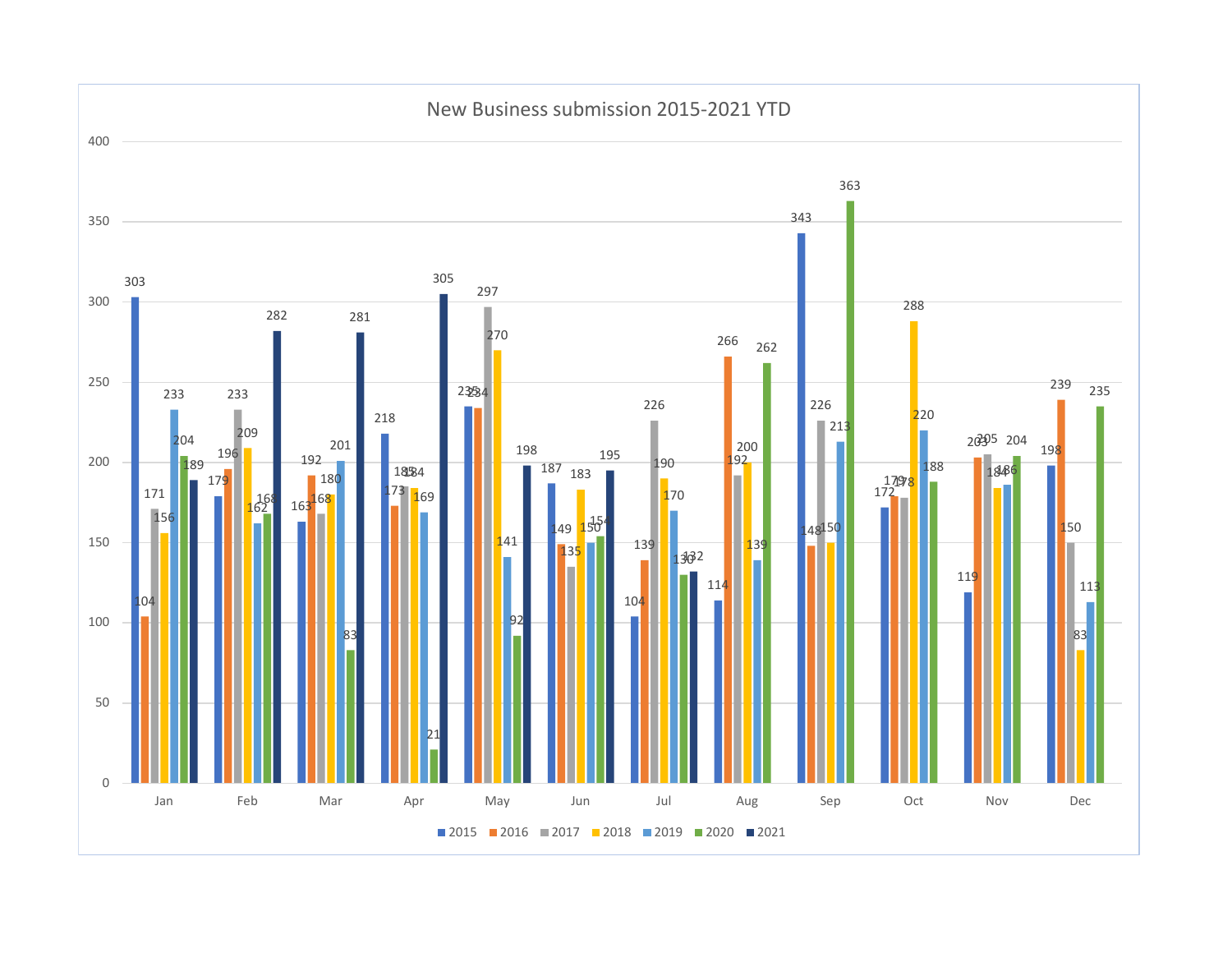|                                 | 2016           | 2017 | 2018           | 2019           | 2020           | 2021-YTD       | 2016 to Present |
|---------------------------------|----------------|------|----------------|----------------|----------------|----------------|-----------------|
| <b>New Dwellings</b>            | 131            | 127  | 115            | 123            | 98             | 96             | 690             |
| <b>Revisions</b>                | 380            | 568  | 425            | 466            | 317            | 223            | 2379            |
| <b>Additions</b>                | 108            | 110  | 121            | 117            | 129            | 94             | 679             |
| Garage                          | 58             | 67   | 55             | 71             | 39             | 48             | 338             |
| <b>2nd Dwellings</b>            | 45             | 45   | 39             | 24             | 33             | 29             | 215             |
| <b>Tertiary Dwelling</b>        | $\overline{2}$ | 3    | 1              | $\overline{2}$ | $\mathbf{1}$   | $\mathbf{1}$   | 10              |
| <b>Multi-family Dwelling</b>    | $\mathbf 1$    | 7    | 26             | 7              | $\mathbf{1}$   | 12             | 54              |
| <b>Mixed Use Bldg</b>           | 9              | 5    | 10             | 8              | 3              | 7              | 42              |
| <b>Commercial</b>               | 27             | 21   | $\overline{7}$ | 9              | 13             | 3              | 80              |
| Cabana/pergola                  | 49             | 57   | 47             | 35             | 41             | 36             | 265             |
| Shed                            | 100            | 98   | 110            | 104            | 91             | 90             | 593             |
| <b>Renovations/Historical</b>   | 15             | 10   | 13             | 19             | 7              | 7              | 71              |
| <b>Solar Panels</b>             | 27             | 25   | 31             | 39             | 77             | 38             | 237             |
| Hardscaping (combo)             | 100            | 104  | 54             | 51             | 72             | 50             | 431             |
| Pool/Spa                        | 113            | 98   | 168            | 109            | 130            | 135            | 753             |
| Deck/Patio                      | 75             | 56   | 60             | 55             | 53             | 20             | 319             |
| Color Change                    | 66             | 58   | 67             | 47             | 21             | 22             | 281             |
| fence/gate                      | 58             | 52   | 78             | 78             | 58             | 48             | 372             |
| Driveway                        | 30             | 19   | 32             | 31             | 34             | 22             | 168             |
| Steps/Stairs                    | 16             | 13   | 19             | 9              | 11             | 6              | 74              |
| <b>Outdoor Shower</b>           | 24             | 13   | 21             | 17             | 11             | 13             | 99              |
| Demo/Move Off                   | 99             | 159  | 101            | 76             | 99             | 62             | 596             |
| Move On                         | 29             | 39   | 26             | 16             | 21             | 23             | 154             |
| Roof change                     | 62             | 80   | 110            | 75             | 75             | 44             | 446             |
| <b>RE-SITE STRUCTURE</b>        | 27             | 36   | 43             | 25             | 20             | 14             | 165             |
| as-built                        | 25             | 19   | 18             | 10             | 11             | 28             | 111             |
| Other                           | 109            | 94   | 113            | 98             | 111            | 50             | 575             |
| chimney                         | 20             | 12   | 8              | 15             | 5              | $\overline{7}$ | 67              |
| doors/windows                   | 138            | 107  | 165            | 132            | 105            | 59             | 706             |
| A/C Units                       | 18             | 10   | 21             | 28             | 25             | 14             | 116             |
| <b>Signs</b>                    | 72             | 87   | 125            | 81             | 55             | 59             | 479             |
| Renew COA's                     | $\overline{2}$ | 3    | 13             | $\overline{3}$ | 18             | 16             | 55              |
| <b>Historical Determination</b> | 0              | 0    | 9              | $\overline{2}$ | $\overline{2}$ | 4              | 17              |
| Motion to Deny                  | 0              | 0    | 3              | 0              | 5              | 9              | 17              |
|                                 | 2035           | 2202 | 2251           | 1980           | 1792           | 1389           | 11649           |
|                                 |                |      |                |                |                |                |                 |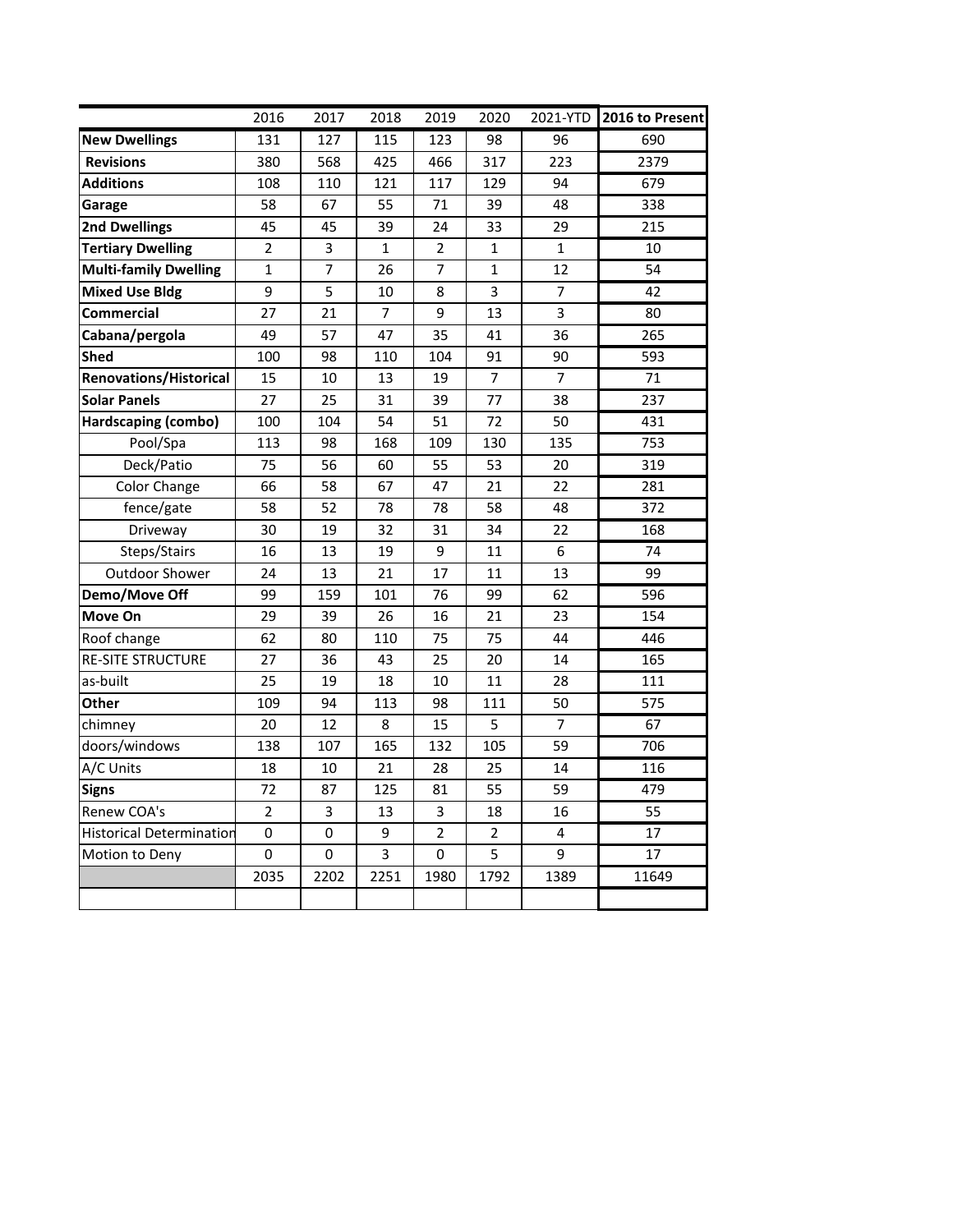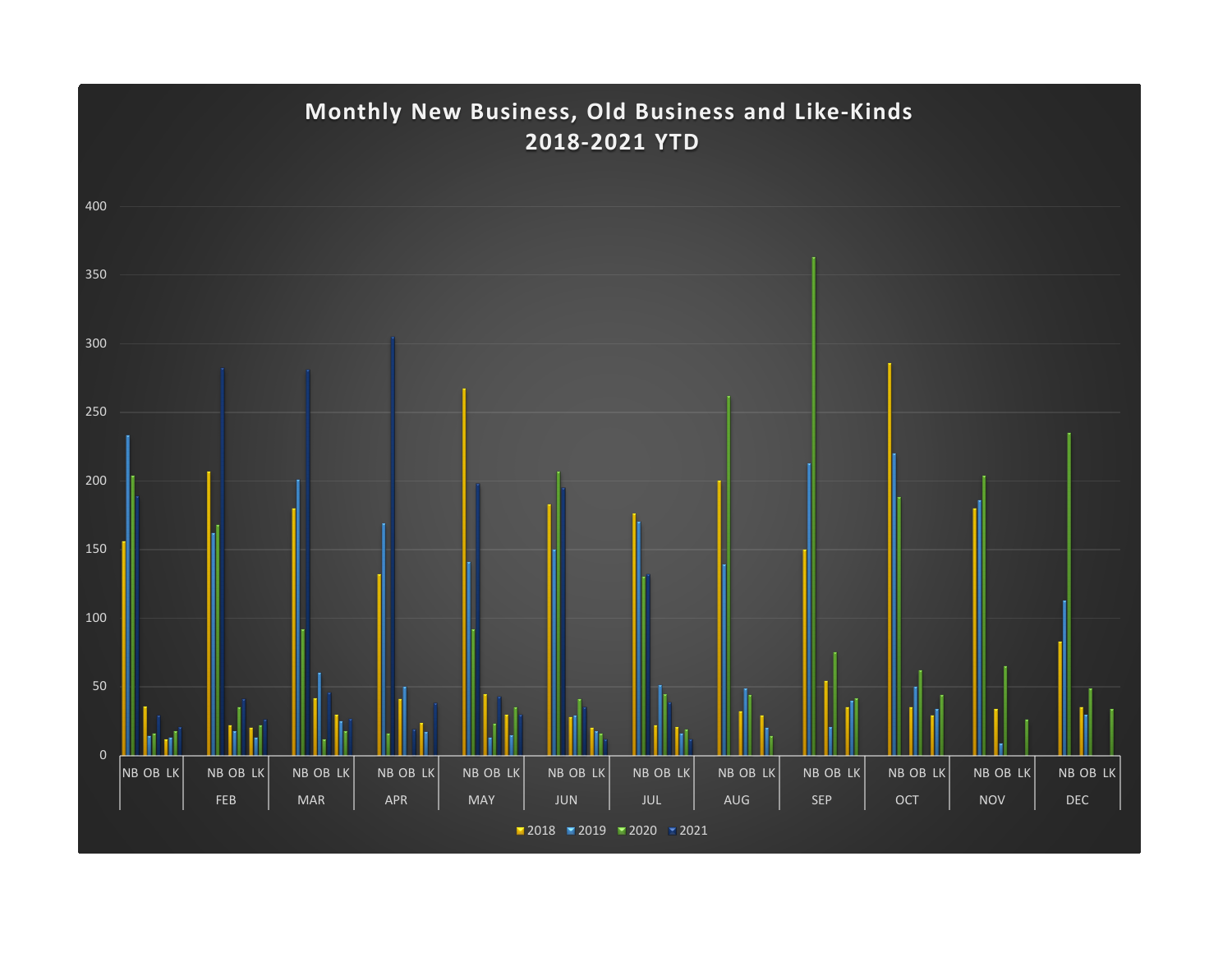